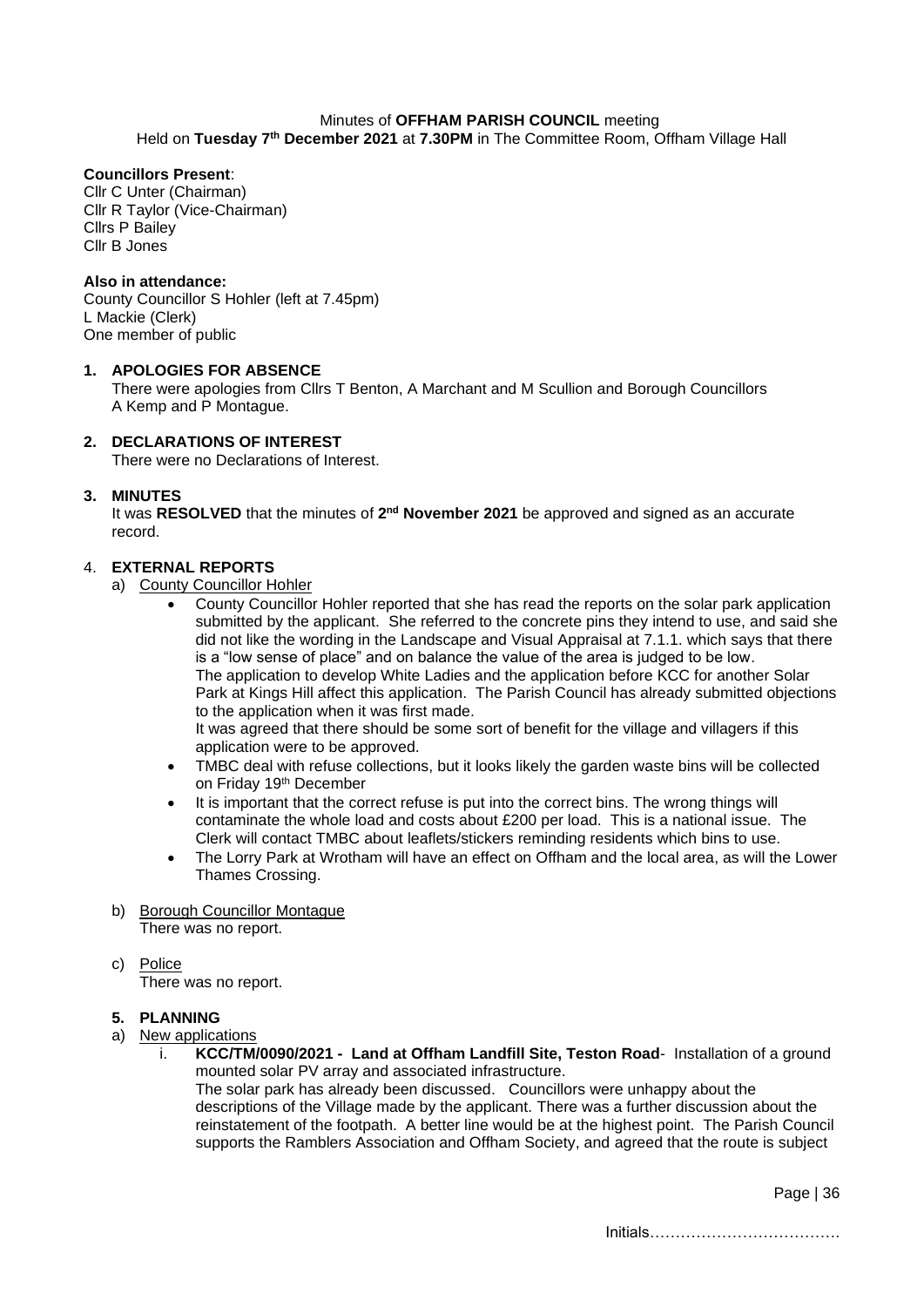to the assessment of the Environment Agency in terms of settlement of the land and safety of walkers.

- ii. **TM/21/03102/TNCA - The Oast House, Aldon Lane -** Blue Lawson Cypress reduce in height by approx 30% (2.5-3m) T2, Leylandii - prune branch away from roof to provide a minimum of 1m clearance. T3, Castlewellan Cypress tree - reduce in height by approx 35% (4- 4.5m) and trim inner side. T4, declining Goat Willow - pollard down to approx 3m above ground level by the removal of approx 6m of growth There were **NO OBJECTIONS.**
- iii. **TM/21/02648/OAEA - Land Part Of Wrotham Water Farm, Off London Road, Wrotham** Outline Application: Construction of a secure 24 hour truck stop facility for up to 200 HGVs incorporating fuel station; amenity building of up to 1100 sqm; creation of new access to A20 via roundabout; landscaping, and other associated works This proposal is a concern for Offham. There is a huge risk of increased traffic. The exit from the lorry park to the A20 is via roundabouts and a hill and there is also the entrance and exit from the M26. The whole area will be very busy. There is likely to be a considerable increase in traffic through the village which already suffers from rat running. A truck stop in West Kent is necessary but there needs to be extensive arrangements in place to avoid difficulties on the roads.
- b) Approvals
	- i. **TM/21/02262/FL - Amberley Lodge, Teston Road -** Demolition of existing porch and conservatory and replacing the conservatory with a new garden room
	- ii. **TM/21/02100/FL - 1 Manor Cottages, Teston Road -** Two storey side extension
- c) Refusals

There were no refusals to report.

- d) Any other planning matters
	- i. **TM/21/02824/FL - Orchard House, Teston Road** Single storey rear extension
	- ii. **TM/21/02922/FL - White Ladies, Teston Road** Demolition of existing building and construction of 3 no. detached residential dwellings with associated access arrangements (Resubmission of application TM/21/01539/FL)
	- iii. **TM/21/02962/LDE 11 Church Road** Lawful Development Certificate Existing: Ground floor single storey rear kitchen extension

## **6. MATTERS ARISING**

a) To consider and approve Maintenance Contract 2022

Cllr Unter is re-drafting the tender letter and removed the Pound and Pound Hedge which are not maintained by the contractor.

When the tender letter is finalised, it will be circulated to Councillors for approval. Cllrs were pleased with the work carried out by Cllr Marchant, and recognised the extra work he carries out free of charge. Although there were some monitoring problems at the start of the year, he has provided details of the work he has carried out to enable the contract to be monitored.

- b) To discuss ownership of Village Hall and First Registration The Clerk has not heard from Nat West about whether they hold any original documents. The papers held need to be sent to the solicitor in due course.
- c) To consider taking part in KALC Community Award Scheme and Offham Village Community Awards Cllrs confirmed they would like to take part in the KALC Scheme and they will run the Offham Village Awards Scheme as well. A request for nominations will be circulated.
- d) KCC Consultation on Library Services

It is important that everyone responds as there is a great risk we will lose our library services. The Mobile Library is now back in Offham and will be coming every two weeks.

Page | 37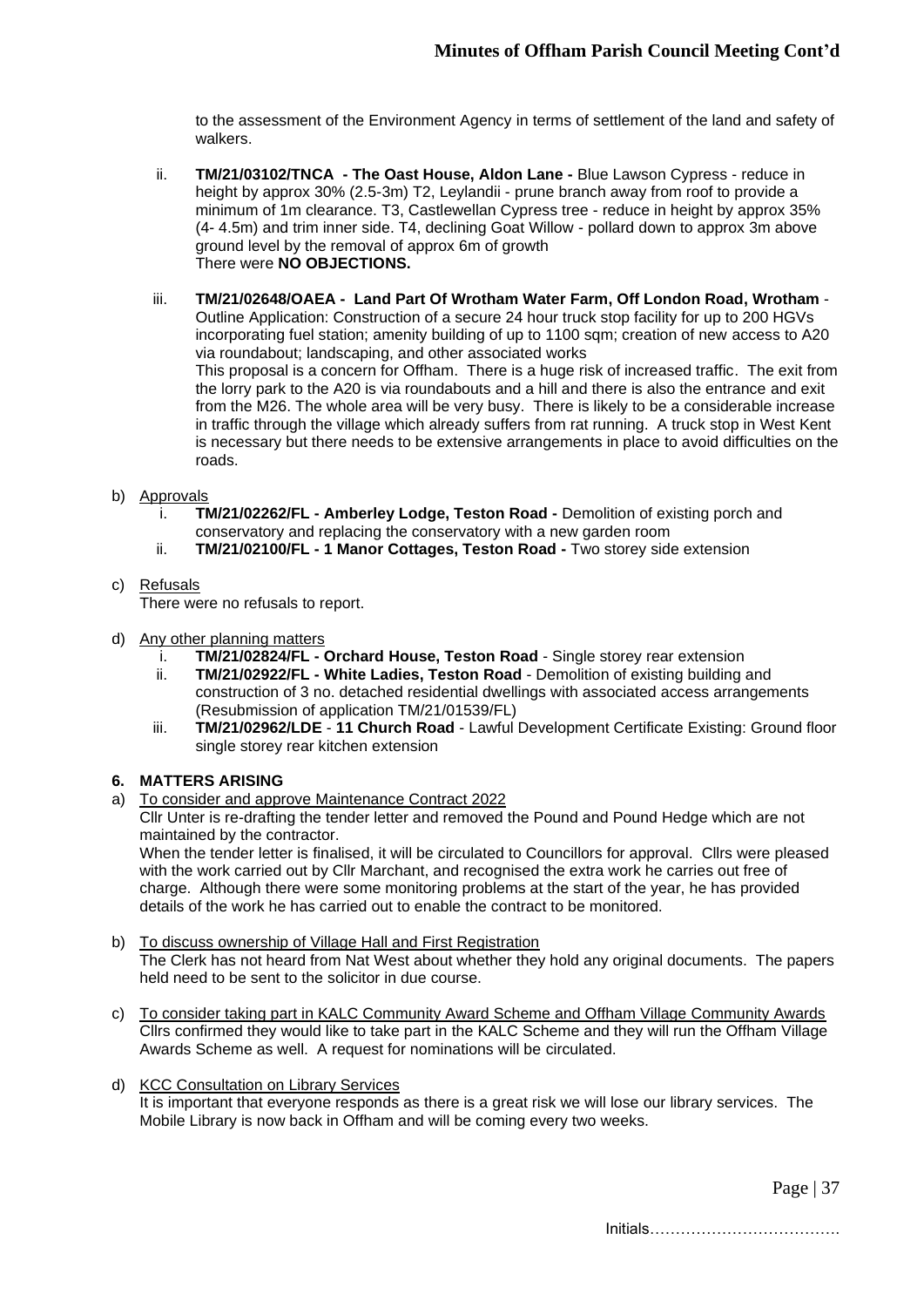- e) To consider entry into SSEiB competition 2022 This involves a great deal of work. It was agreed that with other events taking place next year, involvement in the competition should be deferred until 2023.
- f) Mobile Pizza Van on Teston Road This has been brought to the Parish Council's attention. Our involvement is if there is damage to the Village Green. The Parish Council received an email from someone concerned about the lighting of the van in the dark and the possibility of a crash. We notified the police, TMBC and KCC.
- g) To confirm renewal of Registration with Information Commissioner's Office This was noted.
- h) To discuss Annual Parish Meeting The Clerk will look at hall availability next year. Cllrs will consider topics for the APM.
- i) To consider and approve changing date of January meeting to Tuesday  $11<sup>th</sup>$  January 2022 This was Agreed.
- **7. OPEN FORUM - Public Participation Session** There were no members of public present and no questions submitted in advance.

## **8. PARISH COUNCILLOR REPORTS:**

- a) Blaise Farm
	- i. Quarry There was nothing to report.
	- ii. IVC Waste Management There was nothing to report.
	- iii. AD Plant There was nothing further to report.
- b) Offham Landfill Site (BJ) There was nothing to report.
- c) Race Night with Malling Lions It was tentatively agreed this would be held on 30<sup>th</sup> April. The May Day Committee have confirmed they are happy for both events to be held on the same day.
- d) Queens Jubilee Street Party 05.06.22 Cllrs have seen details of the events.
- e) 2022 Calendar Delivery of the calendars is awaited. A competition is being planned for the summer.
- f) Offham Village Hall

Cllr Taylor attended a committee meeting last night. Village Hall bookings are strong. They are turning down teenager and adult parties but are taking bookings for children's parties. Wi-fi is being installed this week. The sewer between the toilets and manhole has been lined at a cost of about £1,000. The wheelie bin recess has been finished.

g) Wellbeing inc. Men's Shed Cllr Scullion has produced a poster, for 11am on Thursdays. In terms of a start date, this will wait until the New Year and will take account of Covid.

## **9. MONTHLY CHECK-LIST**

a) To note any Highways, Footpaths and Footways problems [\(www.kent.gov.uk/roads-and](http://www.kent.gov.uk/roads-and-travel/report-a-problem)[travel/report-a-problem](http://www.kent.gov.uk/roads-and-travel/report-a-problem)*)*

Page | 38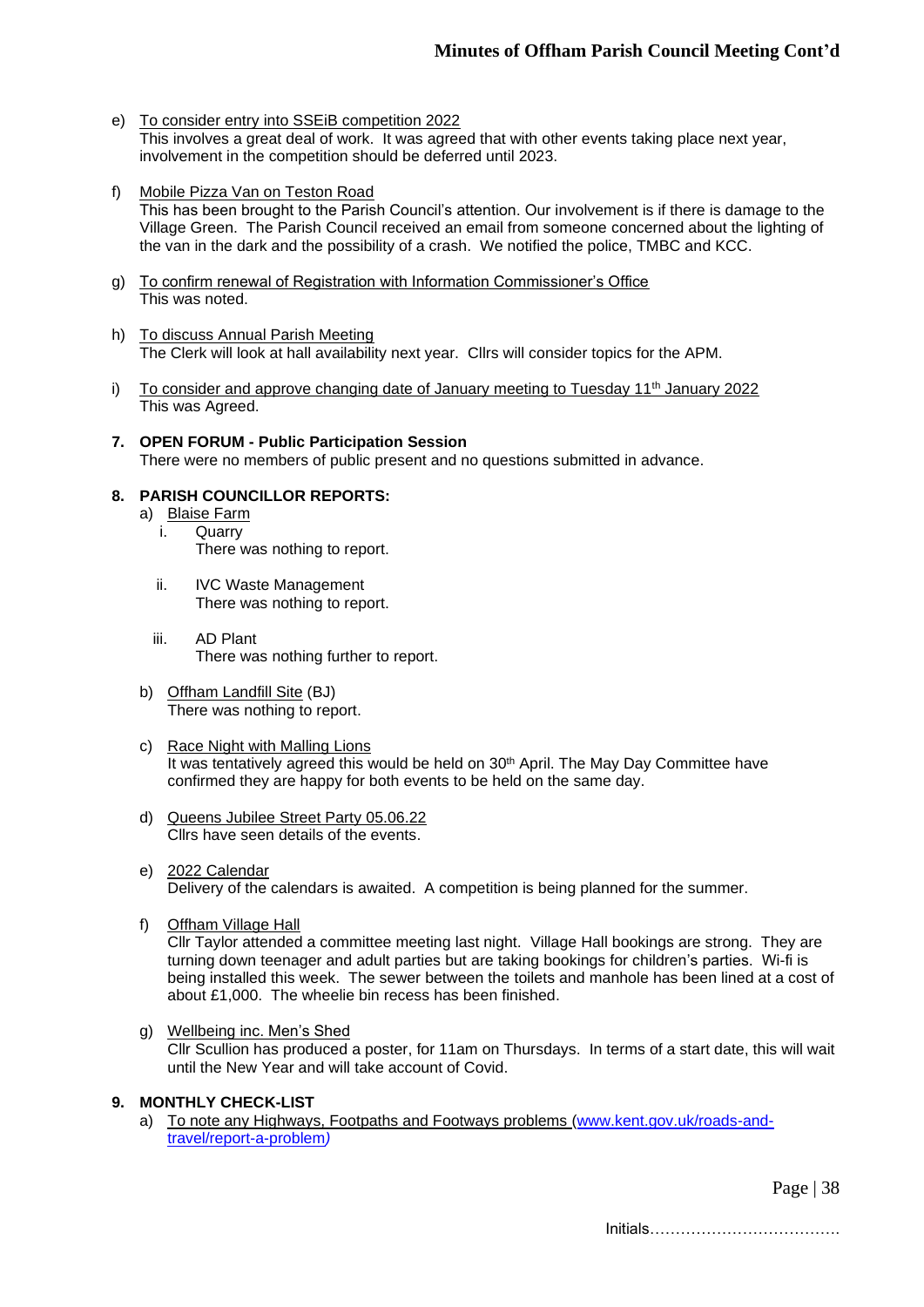A fence in disrepair in Moorlands Woods has been raised by a resident. This was previously discussed at a Parish Council meeting. It is understood that the fence has fallen onto the property which owns it, so the Parish Council cannot take action. There is barbed wire and it could cause injury to animals but it is the responsibility of the land owner to maintain.

The footpath opposite from the gate to the Recreation Ground by the car park has a number of roots pushing up and affecting the path. This needs to be reported on the KCC Portal.

- b) To receive reports about
	- i. KCC Highways Improvement Plan (CU) Cllr Unter and the Clerk are meeting a representative from Kent Highways to discuss the draft plan on 26<sup>th</sup> January.
	- ii. Comp Lane Improvements White lines and junction Cllr Hohler was thanked for arranging for this work to be done.
	- iii. Maintenance Contract (AM) There is no report.
	- iv. The Pond, Village Green, The Pound, Cosgrave Field, Recreation Ground and Play Area, The Book Box and Defibrillator The Play Area Annual Inspection took place on 9<sup>th</sup> November and the report has been received. Cllr Taylor noted there is some low risk items, such as removal of algae. There are a couple of moderate risk items such as rot in the boards on the large play equipment. The swing seat are beginning to fracture and the nuts are corroded. The Clerk will source spare parts and Cllr Bailey will repair the swings. Cllr Bailey will meet other Councillors to discuss whether the other equipment can be repaired

or whether it is better to replace.

Cllrs Taylor and Jones inspected the play area on Friday and swept leaves away. Cllr Bailey will also clear leaves with a leaf blower.

- v. Trees There is nothing to report.
- vi. Speed Indicator Devices We are waiting to hear from KCC about the erection of the new pole in Church Road.
- 10. **EVENTS.** To receive reports on past events and to discuss events coming soon
	- a) A look behind the curtain (running successful events in 2021) 03.11.21 (TB) Cllr Benton attended.
	- b) KALC Dynamic Councillor Training 11.11.21 (TB) Cllr Benton attended.
	- c) Remembrance Service 14.11.21 and to consider and approve purchase of poppies for Remembrance Display Cllr Marchant lay the wreath on behalf of the Parish Council. The Parish Council approved the purchase of additional poppies for the remembrance display and David Frankling has purchased these. It was agreed that the display was fantastic again this year, and there were many positive comments about the Tommy which the Parish Council installed.
	- d) Christmas Lights 05.12.21 and to consider purchase of new Christmas Lights and Cabling The lighting ceremony went very well and was supervised by Cllr Taylor. There were about 50 people on The Green and about 30 went into the pub afterwards. Cllr Marchant, Steve Rickett and David Frankling were thanked for all the work that went into the Christmas lights. It was suggested that the Parish Council purchase new lights and cabling next year for North Meadow and this was agreed. The following year lights can be provided around the telephone box. The Parish Council will build this into the budget.

Page | 39